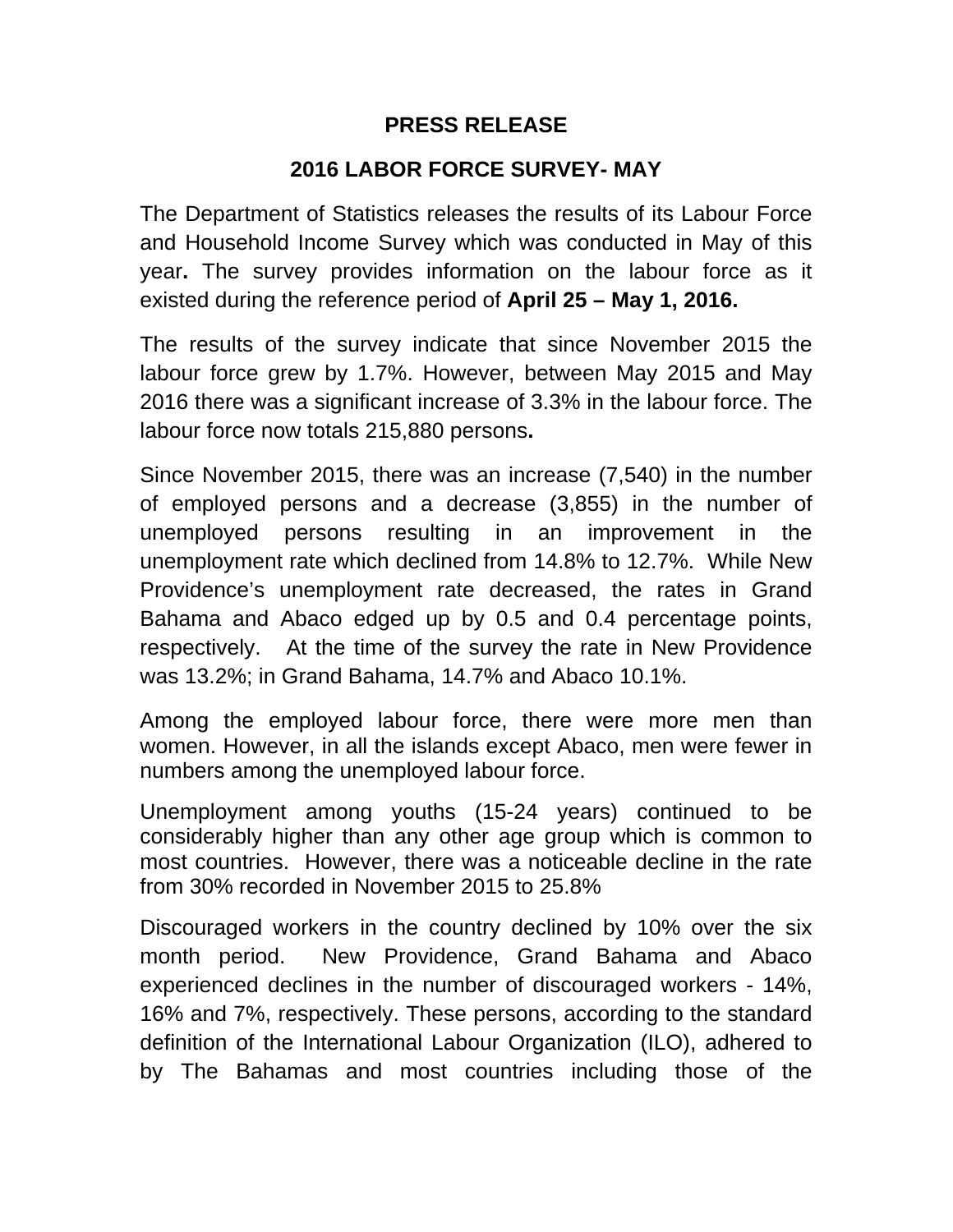Caribbean, United States and Canada, did not look for work because they believed no jobs were available for them.

Additionally, the data show that:

- $\checkmark$  Since November 2015, there was a 7% increase of own account workers (self-employed persons).
- $\checkmark$  Twenty-four percent (24%) of the Labour Force was made up of persons between the ages of 25 - 34 years.
- $\checkmark$  Twenty-one percent (21%) of unemployed persons were between the ages of 20-24.
- $\checkmark$  Sixty-two percent (62%) of the Employed Labour Force was engaged by the private sector.
- $\checkmark$  Approximately twelve percent (12%) of the Employed Labour Force was Non-Bahamian.
- $\checkmark$  Influenced by Carnival related activities, since last November employment in the "Manufacturing" sector increased by 26%. This sector accounts for 4% of total employment.
- $\checkmark$  The "Community, Social and Personal Service" industry, which includes the civil service, police service and domestic service continued to be the country's largest employer in 2016 and accounted for 36% of the workforce.

This release, with accompanying tables, will be immediately available on the Department's website, www.bahamas.gov.bs/statistics. Further details will be available by August, 2016.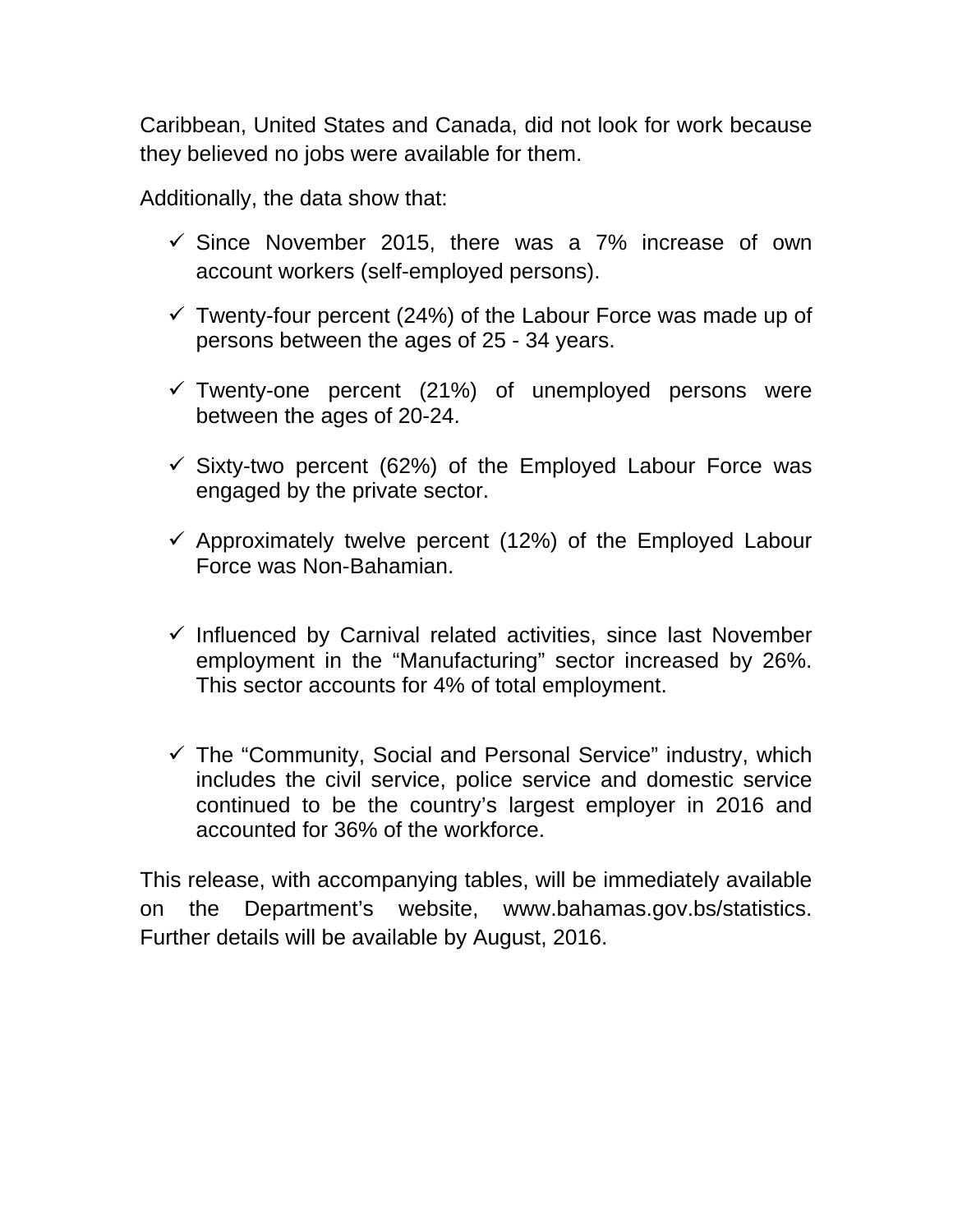## **TABLE ii**

### **THE LABOUR FORCE AND ITS COMPONENTS: 2016**

|                                     |                                               | IVIM I                                           |                                                    |                                                                      |                                    |  |  |
|-------------------------------------|-----------------------------------------------|--------------------------------------------------|----------------------------------------------------|----------------------------------------------------------------------|------------------------------------|--|--|
| <b>SEX AND ISLAND</b>               | <b>TOTAL</b><br><b>LABOUR</b><br><b>FORCE</b> | <b>EMPLOYED</b><br><b>LABOUR</b><br><b>FORCE</b> | <b>UNEMPLOYED</b><br><b>LABOUR</b><br><b>FORCE</b> | <b>LABOUR</b><br><b>FORCE</b><br><b>PARTICIPATION</b><br><b>RATE</b> | <b>UNEMPLOYMENT</b><br><b>RATE</b> |  |  |
| <b>ALL BAHAMAS</b><br><b>TOTAL</b>  | 215,880                                       | 188,360                                          | 27,520                                             | 76.9%                                                                | 12.7%                              |  |  |
| <b>WOMEN</b>                        | 104,815                                       | 89,660                                           | 15,155                                             | 72.0%                                                                | 14.5%                              |  |  |
| <b>MEN</b>                          | 111,065                                       | 98,700                                           | 12,365                                             | 81.2%                                                                | 11.1%                              |  |  |
|                                     |                                               |                                                  |                                                    |                                                                      |                                    |  |  |
| <b>NEW PROVIDENCE TOTAL</b>         | 153,590                                       | 133,365                                          | 20,225                                             | 75.9%                                                                | 13.2%                              |  |  |
| <b>WOMEN</b>                        | 75,590                                        | 64,100                                           | 11,490                                             | 71.1%                                                                | 15.2%                              |  |  |
| <b>MEN</b>                          | 78,000                                        | 69,265                                           | 8,735                                              | 80.3%                                                                | 11.2%                              |  |  |
|                                     |                                               |                                                  |                                                    |                                                                      |                                    |  |  |
| <b>GRAND BAHAMA</b><br><b>TOTAL</b> | 28,710                                        | 24,500                                           | 4,210                                              | 68.4%                                                                | 14.7%                              |  |  |
| <b>WOMEN</b>                        | 14,180                                        | 11,785                                           | 2,395                                              | 66.6%                                                                | 16.9%                              |  |  |
| <b>MEN</b>                          | 14,530                                        | 12,715                                           | 1,815                                              | 73.7%                                                                | 12.5%                              |  |  |
|                                     |                                               |                                                  |                                                    |                                                                      |                                    |  |  |
| <b>IABACO</b><br><b>TOTAL</b>       | 11,465                                        | 10,305                                           | 1,160                                              | 77.6%                                                                | 10.1%                              |  |  |
| <b>WOMEN</b>                        | 5,145                                         | 4,675                                            | 470                                                | 70.8%                                                                | 9.1%                               |  |  |
| <b>MEN</b>                          | 6,320                                         | 5,630                                            | 690                                                | 84.2%                                                                | 10.9%                              |  |  |
|                                     |                                               |                                                  |                                                    |                                                                      |                                    |  |  |

**MAY**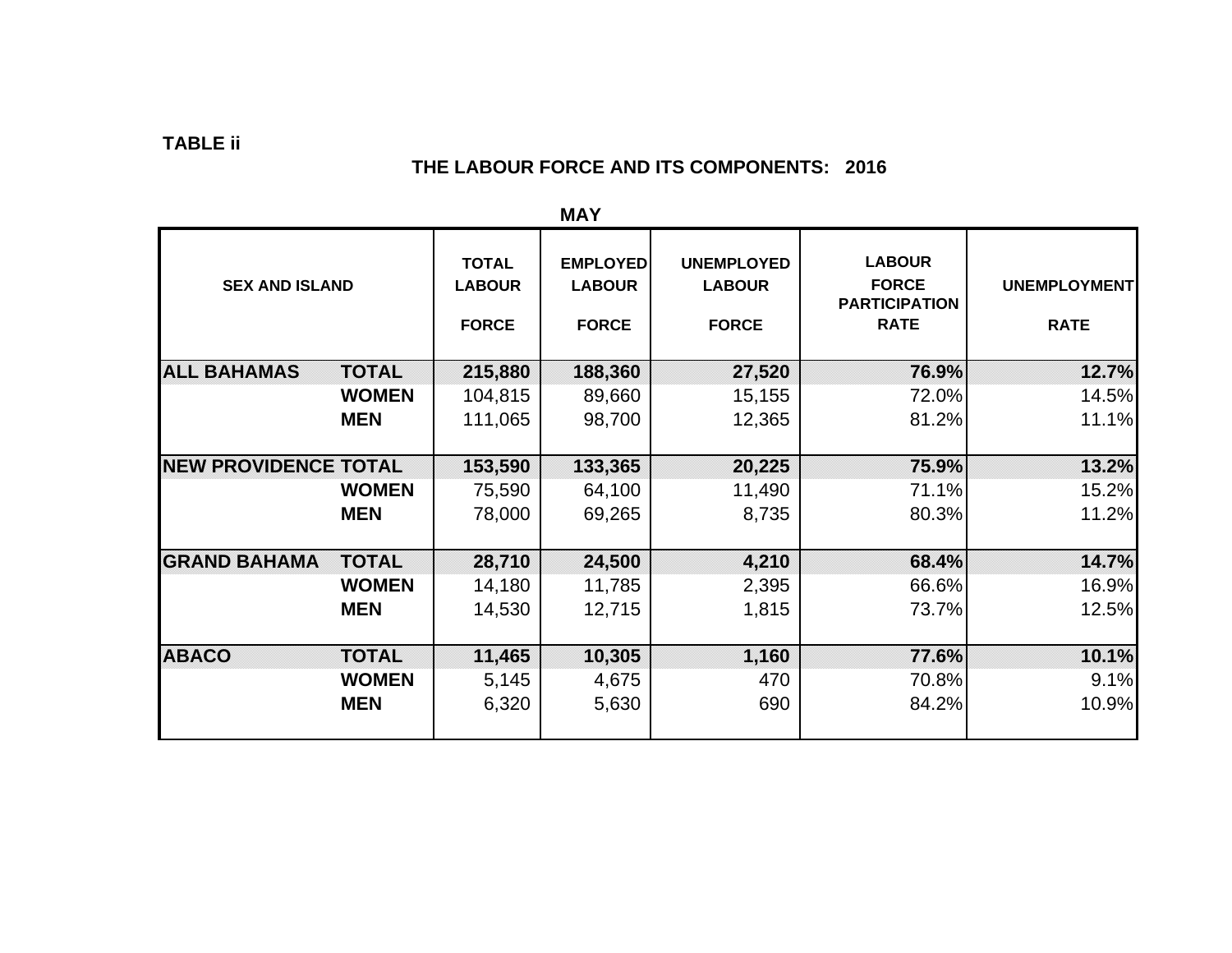#### **THE LABOUR FORCE AND ITS COMPONENTS: 2012 - 2016**

| <b>ITEMS</b>                              |              | <b>May-12</b> |             |              | <b>Nov-12</b> |             |              | Mav-13        |             |              | <b>Nov-13</b> |               |              | $May-14$      |             |              | <b>Nov-14</b> |                 |              | $May-15$      |             |              | <b>Nov-15</b> |             |              | $May-16$      |             |
|-------------------------------------------|--------------|---------------|-------------|--------------|---------------|-------------|--------------|---------------|-------------|--------------|---------------|---------------|--------------|---------------|-------------|--------------|---------------|-----------------|--------------|---------------|-------------|--------------|---------------|-------------|--------------|---------------|-------------|
| <b>ISLAND</b>                             | <b>TOTAL</b> | <b>FEMALE</b> | <b>MALE</b> | <b>TOTAL</b> | <b>FEMALE</b> | <b>MALE</b> | <b>TOTAL</b> | <b>FEMALE</b> | <b>MALE</b> | <b>TOTAL</b> | <b>FEMALE</b> | <b>MALE</b>   | <b>TOTAL</b> | <b>FEMALE</b> | <b>MALE</b> | <b>TOTAL</b> | <b>FEMALE</b> | <b>MALE</b>     | <b>TOTAL</b> | <b>FEMALE</b> | <b>MALE</b> | <b>TOTAL</b> | <b>FEMALE</b> | <b>MALE</b> | <b>TOTAL</b> | <b>FEMALE</b> | <b>MALE</b> |
| <b>Total Labour Force</b>                 |              |               |             |              |               |             |              |               |             |              |               |               |              |               |             |              |               |                 |              |               |             |              |               |             |              |               |             |
| All Bahamas                               | 188,310      | 92,900        | 95,410      | 189,770      | 93,235        | 96,535      | 195,660      | 96.535        | 99,125      | 196,880      | 97,545        | 99,335        | 198,710      | 98,800        | 99,910      | 206,050      |               | 102,585 103,465 | 208,895      | 103,290       | 105,605     | 212,195      | 103,940       | 108,255     | 215,880      | 104,815       | 111,065     |
| New Providence                            | 141.245      | 70,985        | 70,260      | 142.755      | 71,550        | 71,205      | 145,335      | 72,830        | 72,505      | 146,095      | 73,505        | 72,590        | 141,655      | 72,080        | 69,575      | 147,750      | 75,110        | 72,640          | 148,545      | 74,480        | 74.065      | 150,315      | 73,830        | 76,485      | 153,590      | 75,590        | 78,000      |
| <b>Grand Bahama</b>                       | 24.985       | 12,365        | 12,620      | 24,895       | 12,280        | 12,615      | 25,115       | 12,380        | 12,735      | 25,275       | 12,455        | 12,820        | 27,250       | 13,080        | 14,170      | 27.690       | 13,170        | 14,520          | 28,000       | 14,060        | 13,940      | 29,230       | 15,170        | 14,060      | 28,710       | 14.180        | 14,530      |
| Abaco                                     |              |               |             |              |               |             |              |               |             |              |               |               | 8,995        | 3,860         | 5,135       | 9.905        | 4,525         | 5,380           | 10,360       | 4,405         | 5,955       | 10,660       | 4,595         | 6,065       | 11,465       | 5.145         | 6,320       |
| Employed<br><b>Labour Force</b>           |              |               |             |              |               |             |              |               |             |              |               |               |              |               |             |              |               |                 |              |               |             |              |               |             |              |               |             |
| All Bahamas                               | 160,650      | 80,450 80,200 |             | 163.110      | 80,175        | 82,935      | 163,995      | 80.835        | 83,160      | 166,595      |               | 82,170 84,425 | 171,275      | 84,400        | 86,875      | 174,245      | 85.240 89.005 |                 | 183,915      | 89.915        | 94,000      | 180,820      | 86.300        | 94,520      | 188,360      | 89.660        | 98,700      |
| New Providence                            | 121.410      | 61,590 59,820 |             | 124.125      | 61,820        | 62,305      | 122,155      | 61,030        | 61,125      | 123,235      | 61.625        | 61.610        | 120.400      | 60.820        | 59,580      | 124,060      |               | 61.515 62.545   | 130,750      | 64.760        | 65,990      | 126,430      | 60.430        | 66,000      | 133,365      | 64.100        | 69,265      |
| <b>Grand Bahama</b>                       | 20.635       | 10.335        | 10,300      | 20.420       | 9,850         | 10,570      | 20,215       | 9.745         | 10,470      | 21,035       | 10,150        | 10,885        | 23,235       | 10,730        | 12,505      | 22,545       | 10,645        | 11,900          | 24.400       | 12,050        | 12,350      | 25,090       | 12,660        | 12.430      | 24,500       | 11.785        | 12,715      |
| Abaco                                     |              |               |             |              |               |             |              |               |             |              |               |               | 7,795        | 3,265         | 4,530       | 7,895        | 3,495         | 4,400           | 9,095        | 3,880         | 5,215       | 9,630        | 3,985         | 5,645       | 10,305       | 4,675         | 5,630       |
| Unemploved<br><b>Labour Force</b>         |              |               |             |              |               |             |              |               |             |              |               |               |              |               |             |              |               |                 |              |               |             |              |               |             |              |               |             |
| All Bahamas                               | 27,655       | 12,450 15,205 |             | 26,660       | 13,060        | 13,600      | 31.665       | 15.700        | 15,965      | 30,285       | 15,375        | 14.910        | 27,435       | 14,400        | 13,035      | 31.805       |               | 17,345 14,460   | 24,980       | 13,375        | 11.605      | 31,375       | 17,640        | 13,735      | 27,520       | 15,155        | 12,365      |
| New Providence                            | 19.830       | 9.390         | 10,440      | 18.630       | 9,730         | 8,900       | 23,180       | 11,800        | 11,380      | 22,860       | 11,880        | 10,980        | 21,255       | 11,260        | 9,995       | 23,690       | 13,595        | 10,095          | 17,795       | 9,720         | 8,075       | 23,885       | 13,400        | 10,485      | 20,225       | 11,490        | 8,735       |
| <b>Grand Bahama</b>                       | 4.345        | 2,030         | 2,315       | 4.475        | 2,430         | 2,045       | 4.900        | 2,635         | 2,265       | 4,240        | 2,305         | 1,935         | 4.015        | 2,350         | 1,665       | 5.145        | 2,525         | 2,620           | 3.600        | 2,010         | 1,590       | 4.140        | 2,510         | 1,630       | 4,210        | 2,395         | 1,815       |
| Abaco                                     |              |               |             |              |               |             |              |               |             |              |               |               | 1,200        | 595           | 605         | 2,010        | 1,030         | 980             | 1,265        | 525           | 740         | 1,030        | 610           | 420         | 1,160        | 470           | 690         |
| Labour Force<br><b>Participation Rate</b> |              |               |             |              |               |             |              |               |             |              |               |               |              |               |             |              |               |                 |              |               |             |              |               |             |              |               |             |
| All Bahamas                               | 72.4%        | 69.4%         | 75.7%       | 72.5%        | 69.5%         | 75.9%       | 72.7%        | 69.8%         | 76.1%       | 73.7%        | 70.3%         | 77.6%         | 72.9%        | 69.1%         | 77.4%       | 74.4%        | 71.0%         | 78.1%           | 73.0%        | 71.5%         | 78.5%       | 75.6%        | 71.9%         | 80.5%       | 76.9%        | 72.0%         | 81.2%       |
| New Providence                            | 73.6%        | 71.0%         | 76.7%       | 73.7%        | 71.6%         | 77.8%       | 73.9%        | 71.8%         | 77.9%       | 74.1%        | 72.5%         | 78.5%         | 77.3%        | 70.9%         | 78.0%       | 77.5%        | 73.9%         | 81.5%           | 74.5%        | 71.3%         | 76.4%       | 74.7%        | 70.7%         | 79.5%       | 75.9%        | 71.1%         | 80.3%       |
| <b>Grand Bahama</b>                       | 72.3%        | 67.8%         | 75.4%       | 70.7%        | 67.4%         | 75.4%       | 70.8%        | 67.5%         | 75.6%       | 71.0%        | 67.9%         | 76.1%         | 76.9%        | 76.9%         | 75.8%       | 71.3%        | 65.1%         | 78.0%           | 70.1%        | 66.5%         | 72.6%       | 72.5%        | 71.7%         | 73.3%       | 68.4%        | 66.6%         | 73.7%       |
| Abaco                                     |              |               |             |              |               |             |              |               |             |              |               |               | 71.5%        | 71.5%         | 75.4%       | 75.7%        | 72.4%         | 79.0%           | 75.5%        | 63.8%         | 77.5%       | 77.3%        | 70.3%         | 84.0%       | 77.6%        | 70.8%         | 84.2%       |
| <b>Unemployment Rate</b>                  |              |               |             |              |               |             |              |               |             |              |               |               |              |               |             |              |               |                 |              |               |             |              |               |             |              |               |             |
| All Bahamas                               | 14.7%        | 13.4%         | 16.0%       | 14.0%        | 14.0%         | 14.1%       | 16.2%        | 16.3%         | 16.19       | 15.4%        | 15.8%         | 15.0%         | 13.8%        | 14.6%         | 13.0%       | 15.7%        | 17.3%         | 14.1%           | 12.0%        | 12.9%         | 11.0%       | 14.8%        | 17.0%         | 12.7%       | 12.7%        | 14.5%         | 11.1%       |
| New Providence                            | 14.0%        | 13.2%         | 14.9%       | 13.1%        | 13.6%         | 12.5%       | 15.9%        | 16.2%         | 15.7%       | 15.6%        | 16.2%         | 15.1%         | 15.0%        | 15.6%         | 14.4%       | 16.0%        | 18.1%         | 13.9%           | 12.0%        | 13.1%         | 10.9%       | 15.9%        | 18.1%         | 13.7%       | 13.2%        | 15.2%         | 11.2%       |
| <b>Grand Bahama</b>                       | 17.4%        | 16.4%         | 18.3%       | 18.0%        | 19.8%         | 16.2%       | 19.5%        | 21.3%         | 17.8%       | 16.8%        | 18.5%         | 15.1%         | 14.7%        | 18.0%         | 11.8%       | 18.6%        | 19.2%         | 18.1%           | 12.9%        | 14.3%         | 11.4%       | 14.2%        | 16.5%         | 11.6%       | 14.7%        | 16.9%         | 12.5%       |
| Abaco                                     |              |               |             |              |               |             |              |               |             |              |               |               | 13.3%        | 15.4%         | 11.8%       | 20.3%        | 22.8%         | 18.2%           | 12.2%        | 11.9%         | 12.4%       | 9.7%         | 13.3%         | 6.9%        | 10.1%        | 9.1%          | 10.9%       |